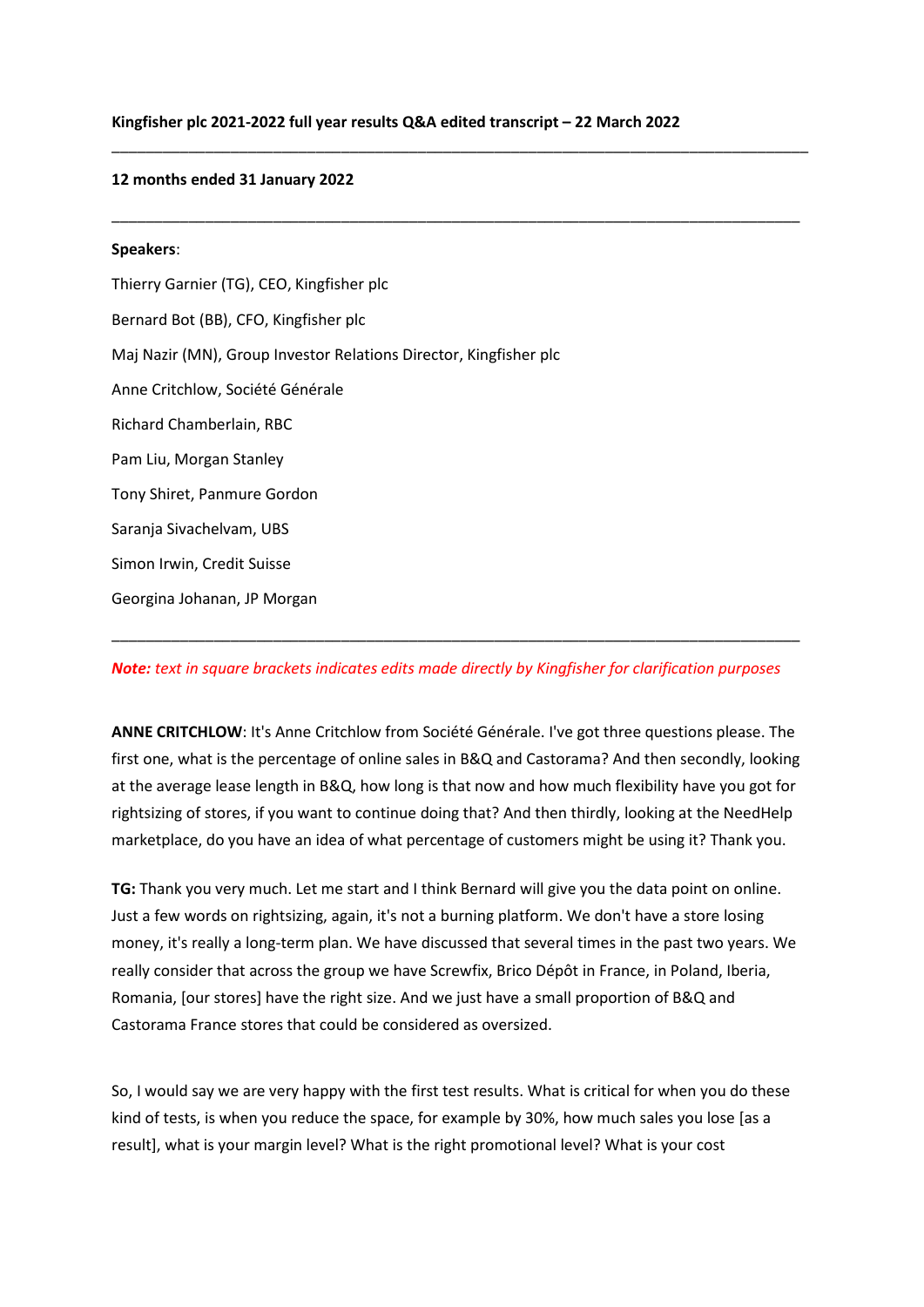improvement? And so far, all that is in a good place. So it's really a 10-year program and we regularly do more of those rightsizing. And as I said, it's [within] our capex guidance.

On NeedHelp, it is still the early days in the UK and Poland. NeedHelp has been a very long-time partner of Kingfisher in France, so we know them very well. That's why when we made the acquisition, we were already in a known territory. The first step in 2021 was to rollout NeedHelp across all B&Q in Poland. And in 2021, we must admit there were still a few lockdowns [in some of our markets], still pressure on the tradespeople going to people's homes. But overall, again, you saw the growth of internal number of jobs of NeedHelp, this is according to plan, and we are happy with the rollout of NeedHelp in the UK and Poland in 2021. Maybe on online data, Bernard.

**BB**: On online, as we said, excluding Screwfix, we're above 7%. If you look at the difference between the banners, B&Q is comfortably above 10%, and then the French banners are comfortably above 5%.

**RICHARD CHAMBERLAIN**: Morning, I'm Richard Chamberlain, RBC. Couple of questions please, guys. First of all, could you just give a comment on the sort of overall inventory composition? You've given several reasons for why inventory is obviously up year on year, but I wonder if you can just comment on the kind of composition, is it sort of balanced across categories? Is it if you brought forward a lot of, sort of, bestselling lines and so on? And then the second one is on Screwfix France, Thierry, how are you thinking about the sort of store rollout there at the moment, particularly into next year? Is that going to be a sort of cluster approach for sort of key cities or are you thinking already about a sort of nationwide type expansion? Yeah. Thank you.

## **TG**: You want to start with inventory, Bernard?

**BB**: So, if you look at the inventory movement on a constant currency basis, it's about 261 million. What you also saw was £359 [million on a reported basis], so you see there is quite a lot of FX impact on that. If you unpick it, it's basically a third [of the movement] is due to inflation, a third is due to stock rebuild. You remember that last year we were actually quite low [on inventory], I think we said something £80 to £90 million below what we would've expected.

And then the other part is what we call temporary and seasonal. And I think it's in the word, 'seasonal'. If you look at the composition [of our inventory balance], obviously it's all the stock [that is higher year on year], but probably we've got a little bit more of seasonal stock as we anticipate obviously the peak season, which is very important for us. And also, some of the things we mentioned, [an] earlier Chinese New Year [this year], [we] really want to focus on availability. So [we] brought a little bit of that forward to be ready for our peak season which has now just started.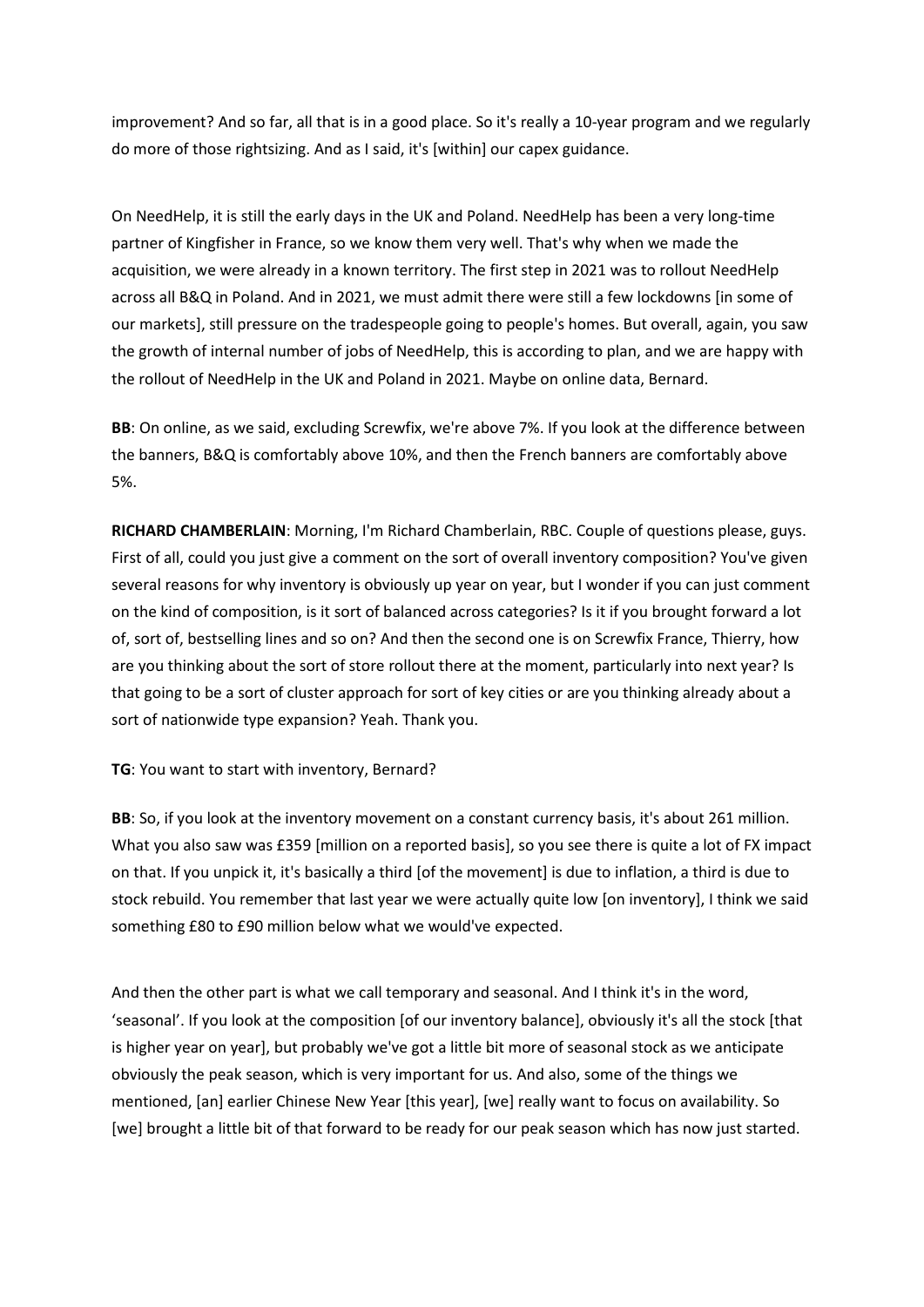**TG**: Maybe one further comment, to take the opportunity to say well done, [on] availability. I would qualify that our availability this week as normal or close to normal across the group, which is very good news for us. So, you have started our benchmark for availability, it's never 100% in retail, and we really did a very strong job the past months, especially on outdoor season, probably is one of the best outdoor seasons [in terms of availability], prepared outdoor season for Kingfisher. So we are really ready for the season and availability is high.

On Screwfix France, you are right to say that the idea was to start with originally a cluster of stores. Screwfix stores heavily rely on supply chain. So you need to open a small distribution center, and then you need to open stores, let's say around or not too far from the distribution center, so for competitive reason, I will not tell you where is the distribution center and where are our plans, but we already signed [leases on] a few store locations. We are engaged on a DC or talking to a DC provider. So all that is moving at pace, I'm very happy to see the new Screwfix France team, it has been a mix. We are fully ready with Screwfix team, the Kingfisher France team, even people from outside. And we have already built a very, very high level team for the operation. So we are getting ready to open store in H2 [2022/23].

**PAM LIU**: I have three questions please. Number one is about the percentage exposure to trade customers. I found the data for France is very interesting and is a positive surprise for me.

As previously, I seem to understand that the Casto and Brico seems to be more consumer focused. So have I got my number wrong or has your new analysis shared something else or uncovered something that we're not aware of? And in light of that, if trade demand is very attractive in France, again, would you not accelerate Screwfix France, which would be a mostly trade focused proposition?

Question number two is think about just the business model of the marketplace please, and how that interact or cannibalize potentially with selling your product normally online. Do you see a future where all of these transactional goods and stock can be sold and will be sold online and therefore would your rightsizing ambition need to be a bit more aggressive than the 3% to 4%.

Finally, is a near term question, so how do we think about a potential inflection point for demand, are we far or close to a point where price might be so high that demand could weaken? And if that happens, is it fair to assume that as a retailer would have a possible scenario where you do promotion on expensive stock and therefore take a hit on margin? And if that happens, what are the tools you have in the bag to protect your gross margin? Thank you.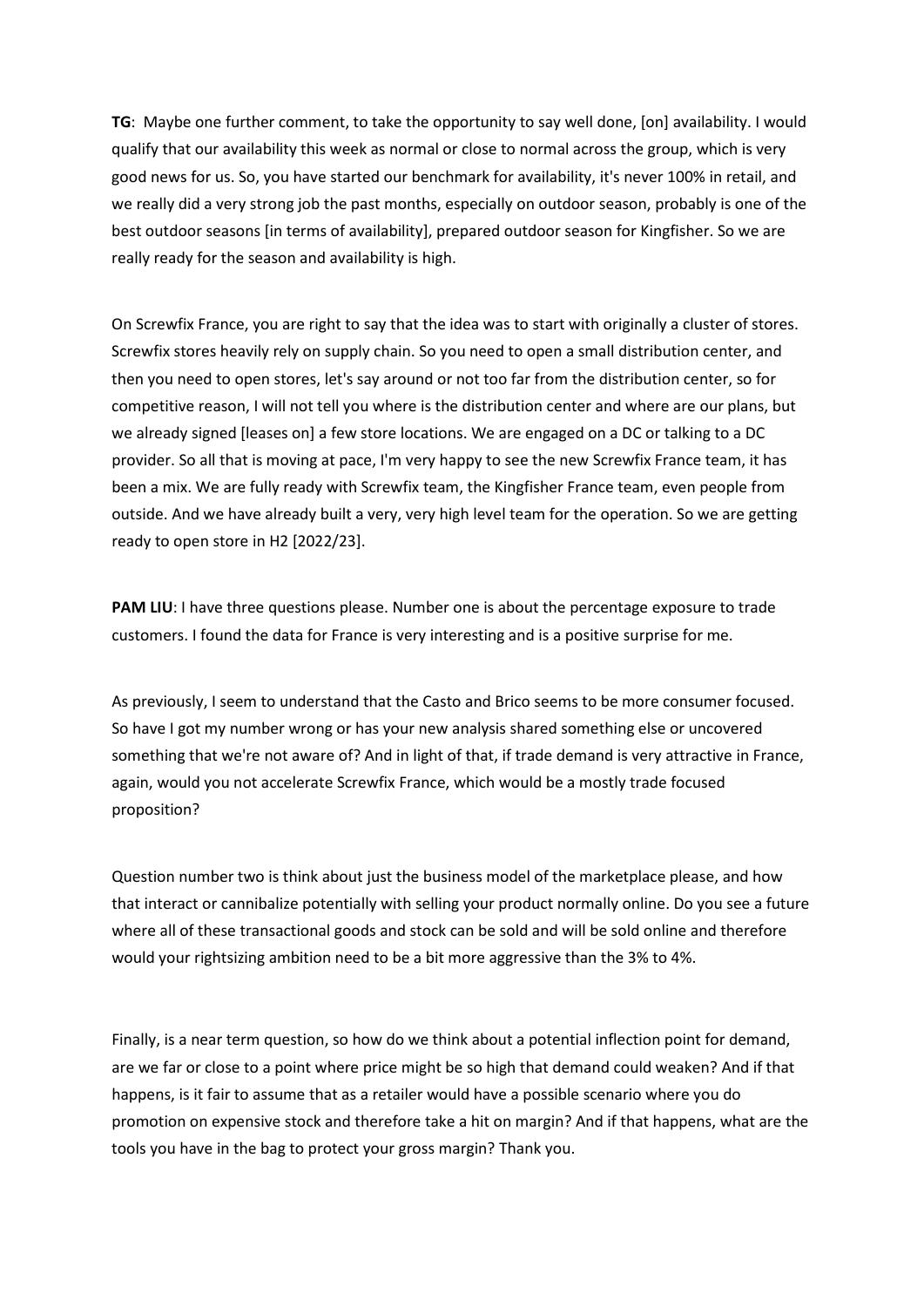**TG**: Yeah, thank you. That's a great question, thank you. First, starting with the new disclosure, you have DIFM ['Do It For Me'] and trade, and looking at what is DIFM? I'll give you typical categories. When you want to do a kitchen, but a large proportion of people that you would rely on are trade to fit your kitchen, [similar with] building materials, a large part of building materials, you don't do that yourself. So we analyze our customer surveys, category by category, which are the categories that you clearly are relying on trade, and that's what we call DIFM. So, in fact, when you compare B&Q and Casto [France], for example, B&Q has probably a larger proportion of paint or garden and outdoor categories versus the French market, whereas in France, their showroom categories are extremely strong. So that's what you can see in those data on DIFM and trade versus DIY.

We are convinced that all across the group, we have opportunities with the trade. And you see that in the presentation, we have learned from Home Depot, from Lowe's, we have spent time on this, we have learned from TradePoint. You see that we did plus 33% two year Like For Like [sales] for TradePoint, that's very good. Therefore, all across the group, we believe that inside the big boxes, you have opportunity to do a proper job for the trade. It'll take some time, you need different OEBs, you need specific loyalty programs. So to have more data, we sometimes need different digital services. You don't do that overnight. In Home Depot or TradePoint, they built that over years and years of [work]. But we feel for Kingfisher this is clearly an opportunity. Screwfix, we are I think moving very fast in France, so I hope you will see that very soon. Marketplace, I've spent seven, eight years in China, so I think disruption is a very interesting [concept]. You absolutely need to disrupt yourself before somebody does that for you. Plus when you look for all the big players on the marketplace world, let's take Amazon, you have a positive cycle on traffic. You have your own traffic, so first of all B&Q today is 300 million visits, one of the [highest] number of visits in the UK [for a a retailer]. So we are not starting from zero. When you are a pure player, you have to buy a lot of Google search, advertising, et cetera. Probably we would need to do a bit, but we already have strong traffic.

When you increase choice, you increase traffic. So obviously you sell more of your marketplace SKUs, but you increase traffic on your own 1P products. So at the end, all the marketplaces that started to move from retail to marketplaces, they saw an increased traffic and at the end, better business for their own operation as well. So we are pretty comfortable with that. I must say as well, that we have built pretty quickly a group scalable technology together with Mirakl. So we consider the number one opportunity for us is the UK, but we can relatively quickly extend that to many other countries.

We have been recruiting a fantastic team, [in the areas of] marketplace, digital, IT, [people] that have been working on marketplaces across the world, [like] Cdiscount, et cetera, that are bringing us an outstanding experience immediately. So I'm very, very excited by this project, I think it will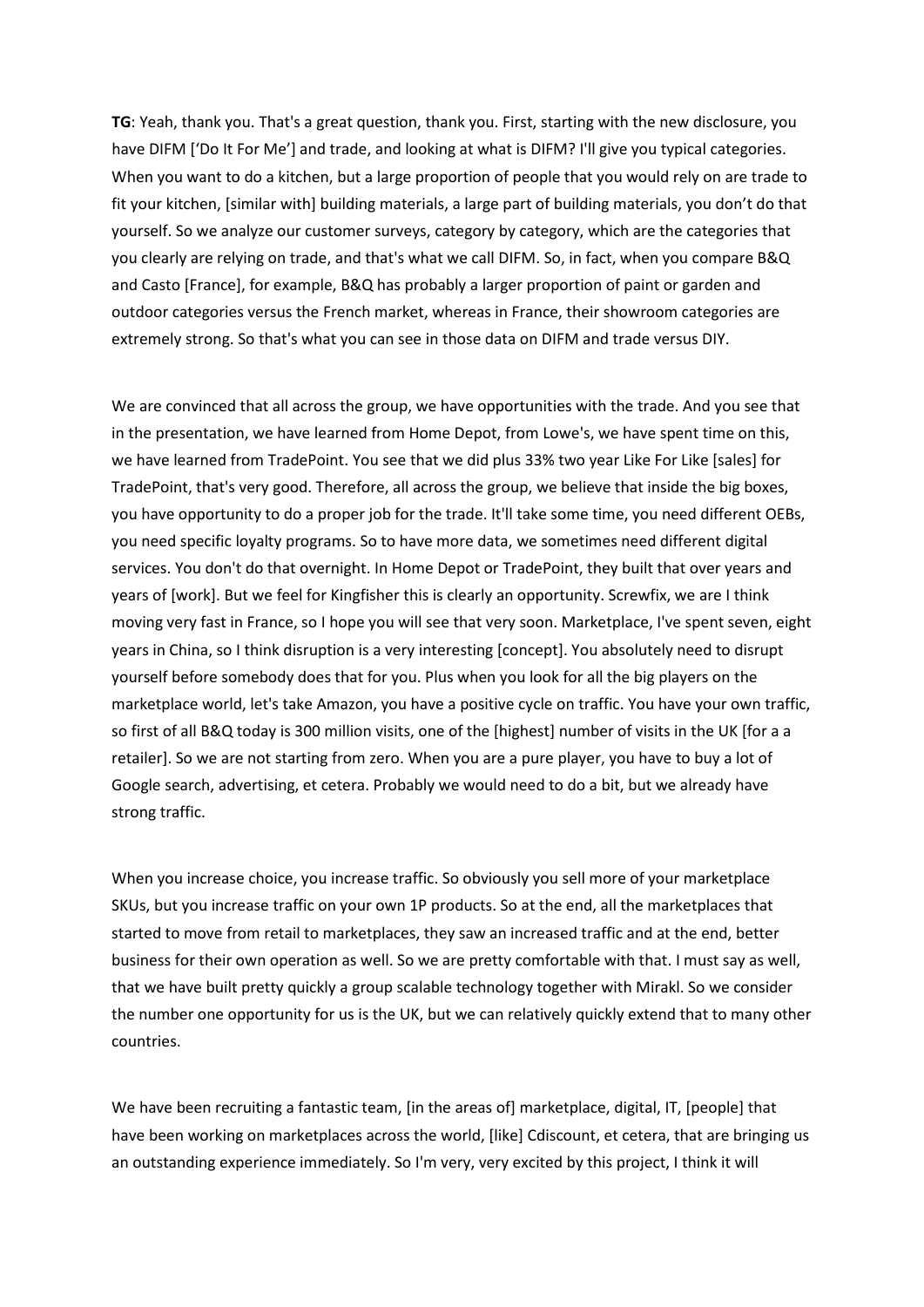change Kingfisher in the long term. And I don't believe stores will [become redundant]. I think you know there is a place for online, there is [also] a place for stores. Again, if you want to buy taps for your bathroom or your kitchen, normally 80% of customers will be happy with the B&Q range. And you are in the store, you want to see [the product], you want to touch [it], you want to see the colours, but some customers they want special designs, special colours, and then online you will [be able to] find thousands of taps. And it's a long tail [of products], [which] doesn't fit in the store, but it's still our business. We are the leader in home improvement and we consider tomorrow diy.com should be your number one choice if you look for a product. So if you [search], 'taps', you [will] have thousands of taps [available to choose from], you have a special design, you order it, but it doesn't mean there is no role for the store, on the contrary.

**BB**: I think compared to the pure play marketplaces, that [stores] is one of the assets we have, that we can have click and collect, we can have returns in stores, so we can have that asset base that they can't leverage. In addition to what they don't have is we've already got very high traffic. I think B&Q is the 13th [ranked] website in the UK for traffic, 300 million visits. So, that makes also your customer acquisition cost, which is an important element for marketplaces, a lot lower. So we've got fantastic assets to leverage with this opportunity.

**TG**: And you're right to say, when you compare ourselves to a pure play, today already you can return any product to a B&Q store. And in the coming months, we will do that as well for click and collect. So, you will be able to buy online and click and collect your product in a B&Q store. We are not ready today, but we are working hard on that.

Then inflation and elasticity I will start [with saying], we have good price index everywhere [in the Group]. We are monitoring on a weekly basis, our price index across the group. At the same time you saw our gross margin was up 30 basis points [in FY 21/22], so we've been able to manage relatively efficiently inflation. And clearly I would or Bernard will comment on the outlook. We are committed to do the same this year. That's what we see at the beginning of this year, where we have good price index and we are still continuing to manage inflation across the group.

So, then inflation can be different by categories and elasticity can be different by categories. To be a bit simple [as an example], if you need screws, well you need screws and then the elasticity is less important than maybe if you are more [looking for an] impulse product, like powertools or kitchens, well, then the elasticity is more an impact. So, it's very different by categories, and inflation is different [by category]. We are looking at that, [monitoring], but up to now, we see the [showroom] orderwell is pretty strong. The trade, all the indicators we have, the customer surveys we are doing, all that, so far are pretty good. But as Bernard says, we are ready. We can manage uncertainty, so if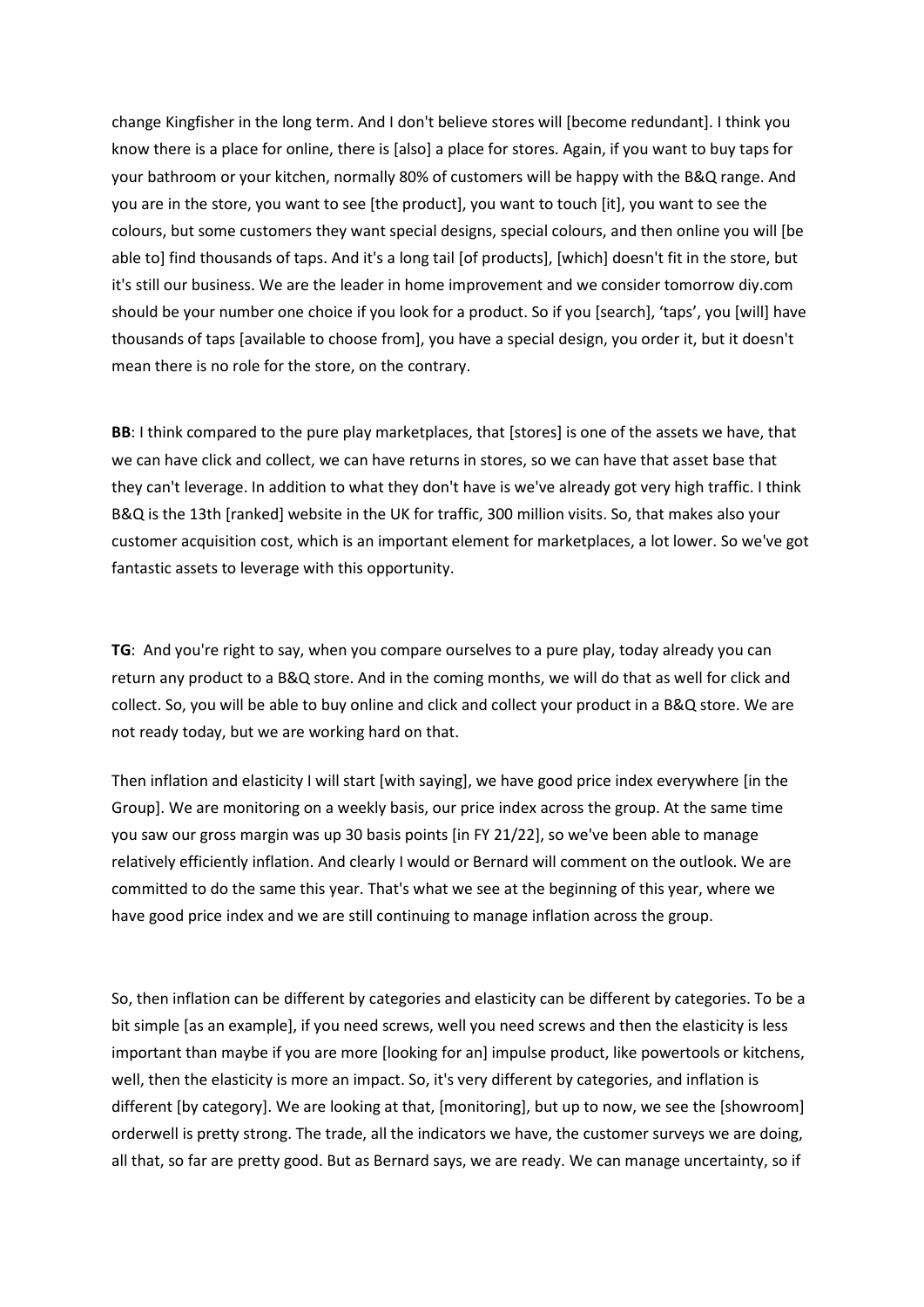we see different pattern of demand, we are committed to managing efficiently our gross margin, and we have demonstrated [this as well] during COVID. I remind you, we have had our store network more or less closed for two months during COVID and we have managed that [cost base] relatively efficiently. So we are agile, we are organized [with the] Powered by Kingfisher strategy. And if we have to adjust our cost base, we'll do that.

**BB**: And maybe I would also say, we've got some defensive assets against inflation. Thierry mentioned our OEB, so that's 45% of our sales and they offer a much better value for money proposition compared to some of the leading brands. We've got two, Brico Dépôt in France and Iberia, which are very strong discounters, about 20% of our sales, so that also positions us well. And then in general, DIFM, DIY, when maybe things are a little bit tougher, people will turn a little bit more to DIY. So being positioned in that next to DIFM should also help us.

**TONY SHIRET:** Tony Shiret from Panmure. You're talking about some of the metrics on your trade customer's TradePoint. I was a bit surprised the basket wasn't a bit larger for the trade customer. I wonder if you give us the absolute levels of the basket for retail and trade customers? Following on from that, bearing in mind the state of your balance sheet, do you think that probably you could accelerate trade business more if you had a credit offer for them apart from the DIFM? And just a last unrelated question, you referred to changes in, I think, the buying operations in one of the countries. I just wondered if you could update us on where you're buying is based from the various banners at the moment, how much is central, how much is localised? That's it.

**TG**: Sure. Thank you. Maybe, let's me start with the last one and I come back to credit offer. Maybe we can give you some data on what we are doing, because on Screwfix and B&Q, we already have some credit offers. To start with the buying, let's say the group is fully responsible for OEB. So OEB 100% managed by the group. That's a key part of our Powered by Kingfisher strategy. B&Q does not create private label [OEB]. It's managed by the group. We have sourcing offices across the world. For years, we have a really strong [sourcing] team. We have [our own] designers, when you want to do a kitchen or bathroom, we have engineers that are experts of materials. We have quality teams to control factories. That's the first part. We [also] have a few international vendors that are managed by the group, because we consider their scale, makes them more appropriate for group discussion. All the rest of the buying is managed by the banners. So, the UK based supplier, they will be managed by B&Q or Screwfix et cetera. Does that answer your question?

**TONY SHIRET:** Just a number of, so OEB's...

**TG**: OEB is 46%.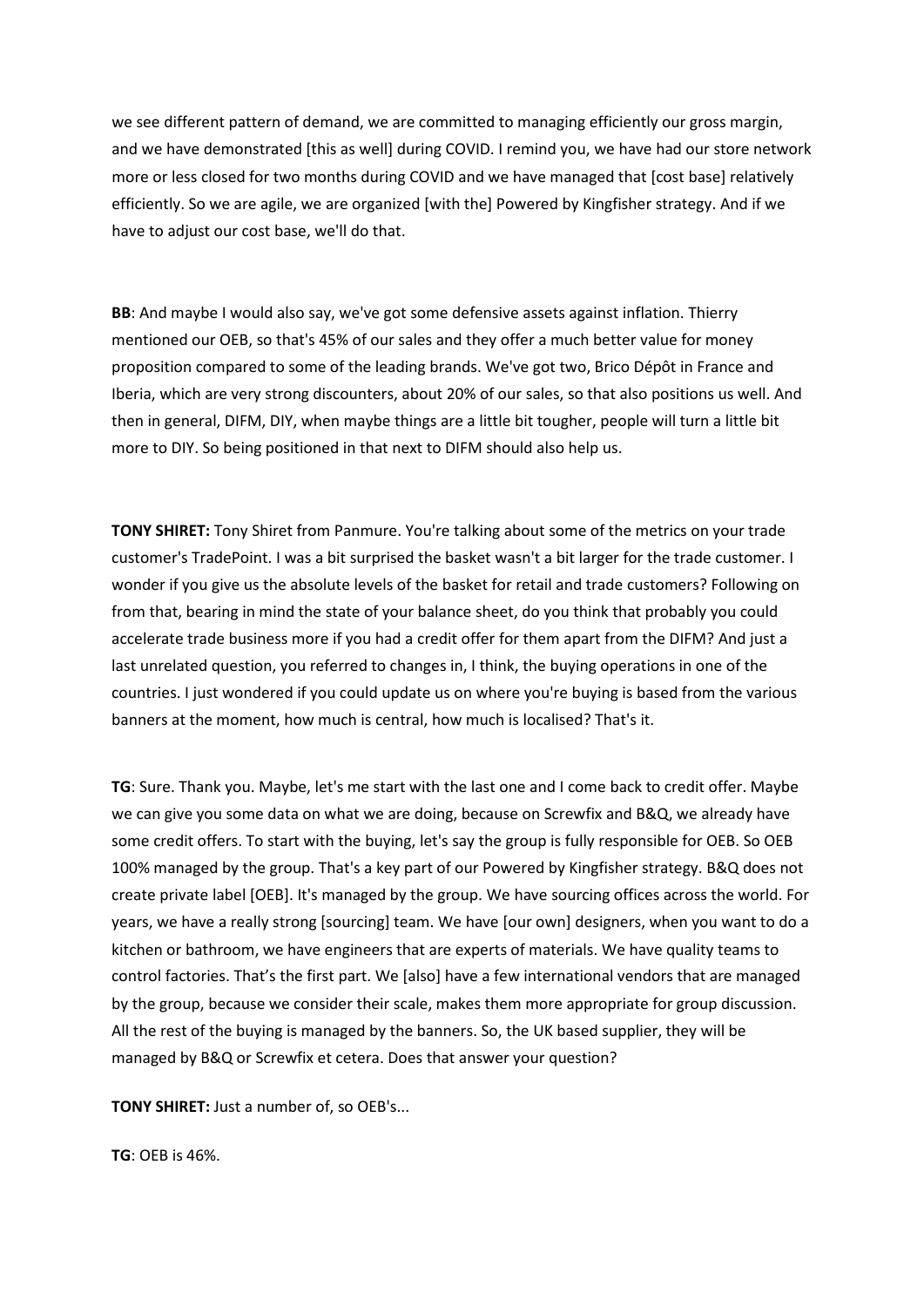#### **TONY SHIRET**: 46%. So, it's half and half, is it?

**TG**: Well, yes, a little bit. You have a few percentage point of international vendors. We have above the half that is managed by the group and a little bit less than the half managed by banners. Then on trade point and credit offer, yes, the basket [for trade customers] is indeed larger. I can't say more. That's what we see very consistently at B&Q on the basket side, [and] on the frequency. When I look at Home Depot's comments, to be honest, I see as well that a few tradespeople will buy a lot. Knowing your customer, interacting with them, creating more loyalty in your tradespeople is a really number one priority. Usually they will shop at you for a small percentage of their buying. They will go to many different places. To be able to increase their loyalty and their spending inside your store, is critical for TradePoint. Maybe to comment on customer credit?

**BB**: Yeah. On the credit and also on the trade customers. I mean, it depends what you compare it with. I mean, with a lot of trade customers, the big view, the TradePoint, et cetera, is it's a convenience buy. If you do a big project, you typically will go to, for example, a merchant that has obviously a bigger spend. We're not disappointed with the higher basket. We do support it with credit in the UK. We've got Trade UK, which we offer both in Screwfix and in B&Q TradePoint.

**TONY SHIRET:** But what are the actual numbers? What is the retail basket and what is the trade basket? You know both of those numbers.

**BB**: Yes, but we don't share them.

**TONY SHIRET:** The retail basket can be quite small, isn't it? The trade basket is not that much bigger in absolute terms. Are you actually getting a trade customer, I think is where the question is? Or, are you getting some first fix builder who happens to be passing by?

**BB**: No, we get real trade customers. They're part of our loyalty programs. If you look at Screwfix, they're real plumbers and electricians. Yes, we're happy with them.

**TG**: Large majority of Screwfix sales is trade, especially electrician, plumbers. Yeah, that's really our business. Yeah.

**MN:** Also, Thierry, the frequency of trade business is significantly higher than the retail customers, FYI. So you get the multiple effect on that, just saying. Should we go to Simon?

**TG**: Yes.

**MN**: Should we go to Simon?

**SIMON IRWIN**: Hi. It's Simon at Credit Suisse. Just going back to trade and particularly in France. The French market seems to be an amazingly resistant to consolidation in recent years. I don't know you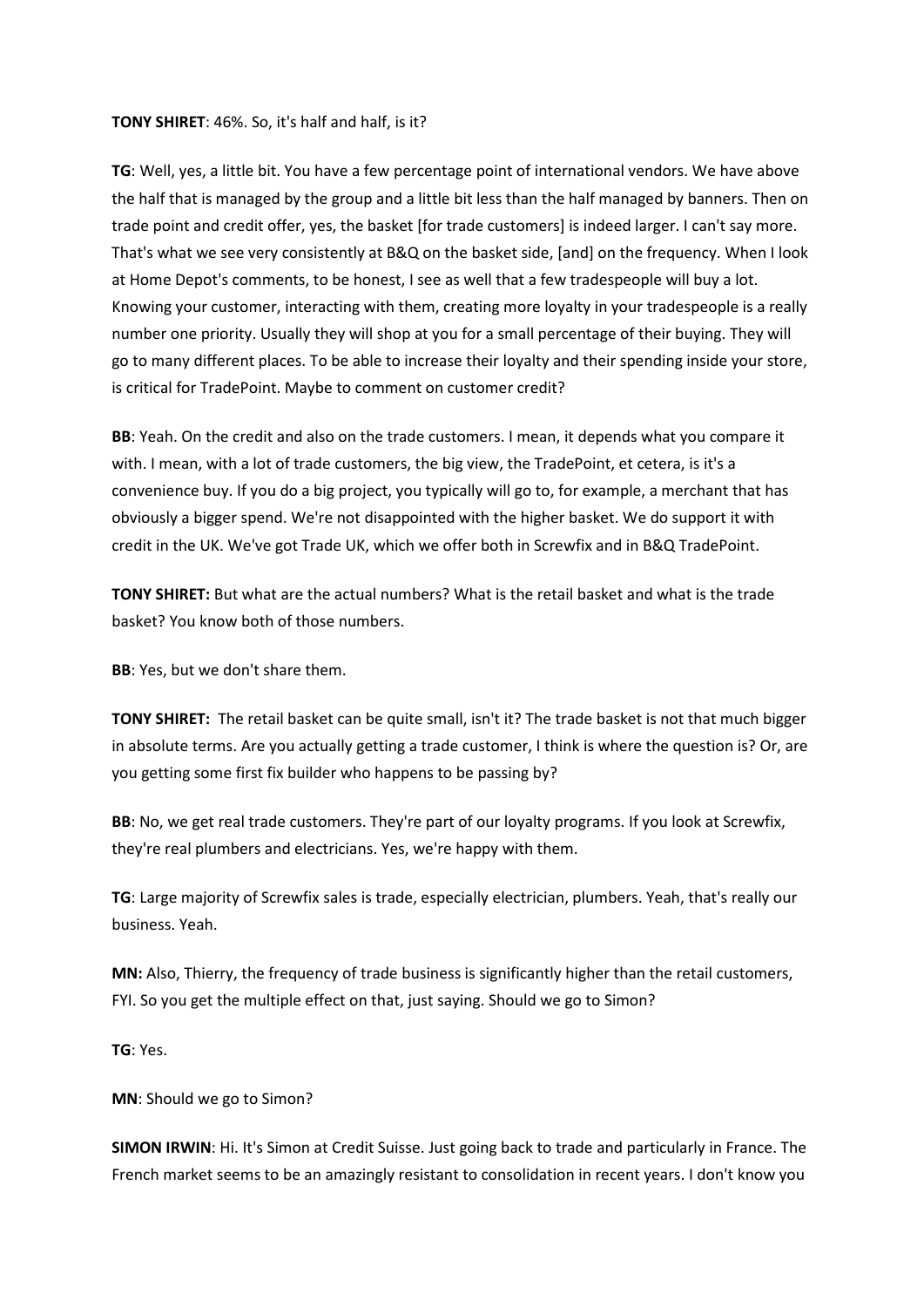can kind of really wait to push into trade just to roll out, Screwfix. What can you do through Brico and Casto? We're going to get a trade point type of offer going in to Casto, going forwards. OEB seem to be signaling a re-acceleration of penetration from OEB. Do you think you've kind of fixed the initial issues that there were, regarding execution now, kind of ready to go again and how far can we go? Maybe you can just talk a bit about your thoughts around the buyback. Obviously, nothing announced at this stage, has a bit more to go. Do we have to wait until the interim say, or is it a decision that the Board could make before that?

**TG**: Yeah. Thank you, Simon. I think to tell you the truth, I think the area of the trade outside, even for TradePoint, has been largely forgotten and underestimated. I think I was one of the first one to mention TradePoint when I arrived. People say, well, TradePoint, yeah, it still exists. It's still alive. In fact, I said that I think two years ago, it was a miracle to see TradePoint doing such a good business while there was nobody taking care of it. Now we have a team, we have a CEO for Trade Point, we have specific OEB [products]. I think it's just the beginning. I think it was just not the focus of the group and we were building One Kingfisher around DIY, not around trade.

I think that's our job and what you see with TradePoint, or our American peers, is inside a big box, you can do a lot of things. That's around dedicated loyalty program for the trade, dedicated services, because they need different services, dedicated online services, dedicated OEB, et cetera. We are totally able to do all this over time. At the same time, when you want to buy a kitchen, [and for example] you are tradesperson, you go into a B&Q store. Well, you are happy to be able to buy a kitchen on top of all the range dedicated for the pro. We strongly believe that we can do more in our trade big box, in our home improvement big box, looking forward. And France, it's a case, you're right to say that probably the French market historically, has been more protected, but I see Toolstation progressing well. I think it's the right time for us.

OEB, I don't feel there is any execution issue today. We have a good balance between the group and the banners. You see that the penetration of OEB continue to be stable or grow slightly. While at the same time, we have introduced [over] the past two years, a lot of local brands. You remember, 2019, we said, well, we are missing [some local and international] brands, et cetera. Even some question with some of you saying, well, how come you will increase local brands and still being strong on OEB, how come you will need to, it will impact your margin? Today you see that OEB, it's stable or growing. I'm very happy with that. Very happy with the new innovation coming in.

We mentioned kitchen, [our new OEB range,] the past two years with incredible success. It's very rare to see the same range of products successful in absolutely every country. It's successful everywhere with very strong feedback from the UK to Poland, [and] Romania. There is more to come. Take 'smart home' [for example]. Well, what do we do with 'smart home'? OEB. That's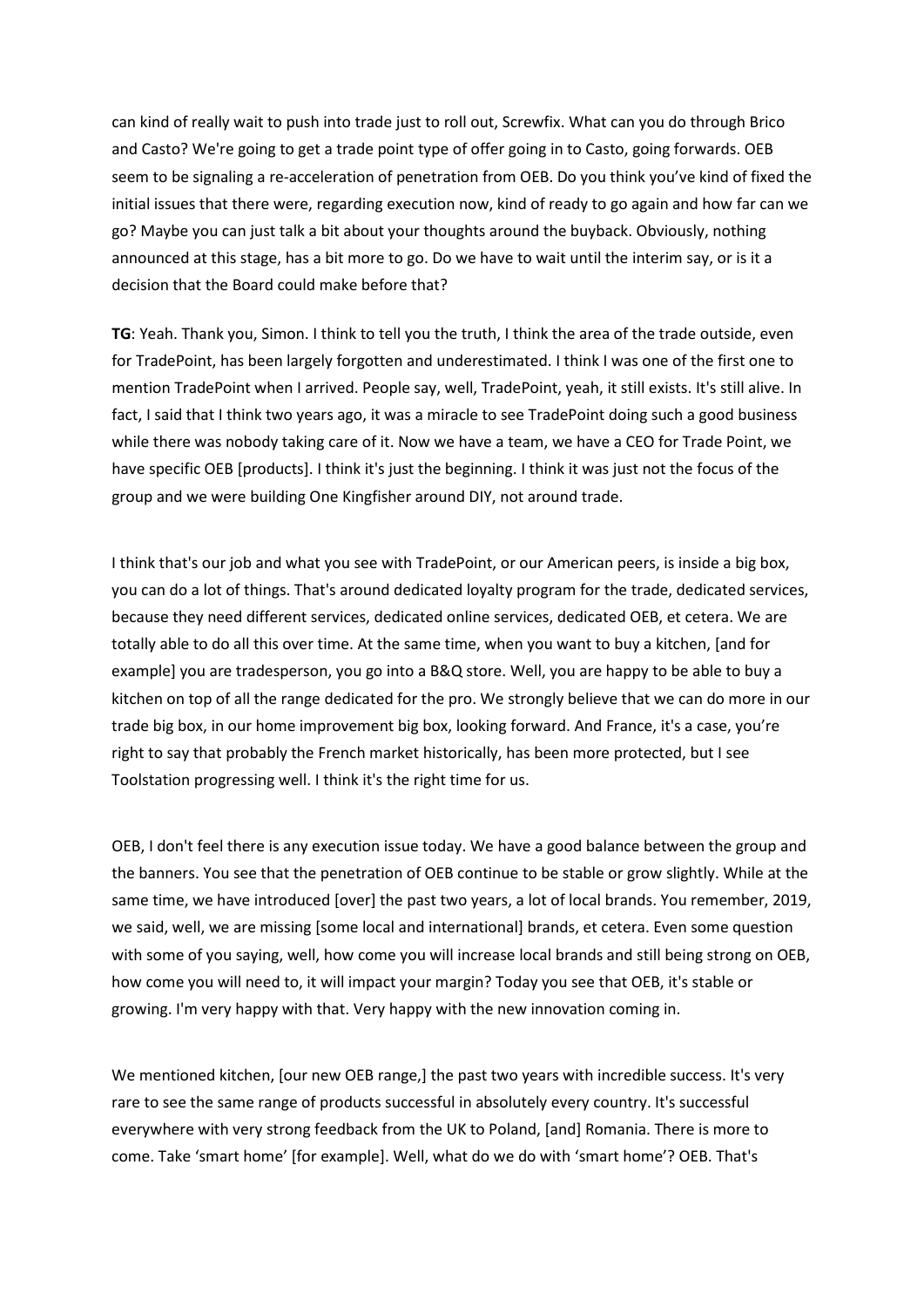something will come, the coming months and years. There a lot to do. Then the last question I leave it to Bernard, easy one.

**BB**: Yes, thank you, Simon. As I highlighted on my slide, we do see an opportunity for interesting capital returns over time. The one we're now completing is not a one off. However, we just very strictly apply our capital allocation framework, different dials, what we invest in growth, sustainable dividends, resilience in terms of the overall financial health of the company. Just for now, maybe the resilience dial is, we need to see how things go. Then once are a little bit further, and we're assure you will look at it diligently, we'll see what we can do.

**SARANJA SIVACHELVAM:** Hi, thanks for taking the question. A couple from me. The first is on Poland. It's great to see that you are expanding out there, but relative to the evolving circumstances in that part of the world, how might you manage that or mitigate in the unfortunate event that things escalate [in Ukraine]? If you have to pause, for example, where might you reallocate that spend in this financial year? The second is on the DIFM and DIY split in the future. Obviously there's an element of resurgence in DIY and right now broadly across the markets, it's sort of 50:50, but pre pandemic DIFM seem to be growing a little stronger than DIY. Obviously you're doing a lot with the high ticket items. How might you expect this 50:50 split to change or do you expect it might be broadly maintained?

Finally, you spoke a little on the trade exposure in France, but on the ground, what about the French consumer? Across this space, we hear a lot about concerns on the UK consumer being pressured, but given the Screwfix rollout later this year, what are your thoughts on consumer spend in France and how is the French consumer feeling at the minute? Thank you so much.

**TG**: Thank you. I'm happy to cover those questions. First of all, give me the opportunity to say again what Bernard said. If I look at the past weeks, we rather see a positive impact on our Polish and Romanian operations. We don't see negative impact. If we look at an impact, it's rather stronger current trading in Poland and Romania. The team on the ground are ready, supporting refugees and doing many things with the local charities. We have a very strong expansion plan in Poland. If you tell me if there is any plan, if something happened in Poland, I don't believe it at the moment. We have very strong plan. We will open more stores in Poland, we are number one in Poland and we are building on that. So far, the trading is very strong. On Do It For Me and DIY, something I mentioned and to be honest, we check again all those data the past months. In crisis time, home improvement, and DIY seems pretty resilient. I think it's a question for many of us around discretionary spending, but all the past crisis, we didn't see a massive impact on home improvement on the contrary the DIY part performed well, because you can understand, if you want to save money, you do more things yourself. You cook yourself and you do more DIY yourself. Pre pandemic, you're right to say that we so stronger Do It For Me. Again, that was one of the topics that was mentioned by the team two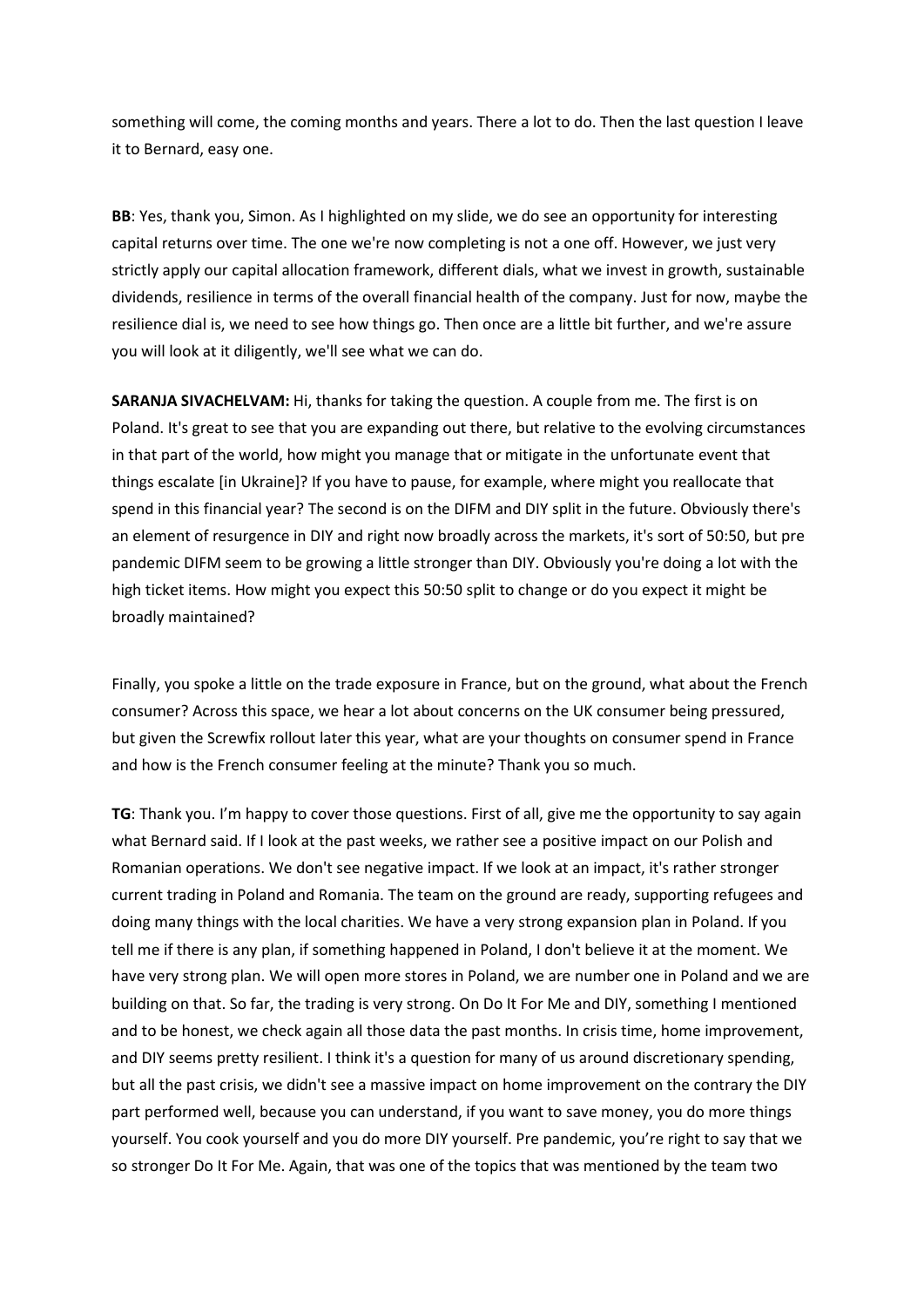years ago when I arrived [at Kingfisher]. We did a lot of customer surveys to try to understand that. In fact, we saw a very gradual shift in the UK and rather stable situation in Europe. I still believe, to follow your point, that we'll see Do It For Me increasing in the future, but it won't be a massive surge. I give you another example. To have more Trade and Do It For Me, you need tradespeople. You need tradespeople in this country. You need tradespeople in Europe. We know we have shortages of staff [tradespeople] in many areas. That's as well a constraint on Do It For Me. I believe Do It For Me and Trade will grow, but it will be a gradual shift and what we want to show is in fact, we are well positioned to grow on both sides and there is good business to do on Do It For Me and DIY.

French customers, maybe give me the opportunity to discuss a bit the customer surveys. Some of you remember last year, we explain in detail some customer survey around emerging trends. We did again in January [2022], and then we did it again in March [2022], because Ukraine [situation] was there. In short, the underlying trends, even in March [2022], around home improvement are still there. What you see is more people working from home, still there. We have a direct correlation between people working from home and home improvement spends, and I believe it will stay with us. We can explain psychologically why, [more] wear and tear et cetera, but clearly more working from home will drive more home improvement. In my view, in the medium term, that's a number one long term driver for home improvement will be this one. We saw as well the impact of the housing market and you know very well the housing markets were very strong the past two years.

So, when you move usually in the past, after moving the 12 to 18 months after moving, you are high spender of home improvement. So it's still there. The customer survey shows that people, they still want to move. They are still looking for larger houses, outdoor spaces. If you work in London only two days a week, well, maybe you would consider to move to another places, you would still be there for the coming years. The impact of more working from home in many areas of our industry in our reviews, are very significant, including on housing market and moving. Then we have been recruiting a lot of new customers. You saw the data and as well, we checked a lot to say, well, are they still there? Globally, you see the retention of the new customer is still pretty good, especially the younger generation.

I don't want to draw a lot of philosophy around circular economy, but if you believe in circular economy well you do DIY and that's in the long term is as well positive. At last, energy crisis, energy saving, green homes are there for long term. All governments in Europe will try to go to net zero and housing is a key component of that. We have already ranges in our store, insulation, new energy saving system, new heating system. We are not perfect. I consider we should work harder on how you help people to install heat pumps, solar panels, et cetera. It's still very expensive. It's very complex. How we can help our customer to do more on this, I think will come. That as well will support the business. If you say France versus the UK, more or less the same underlying trend.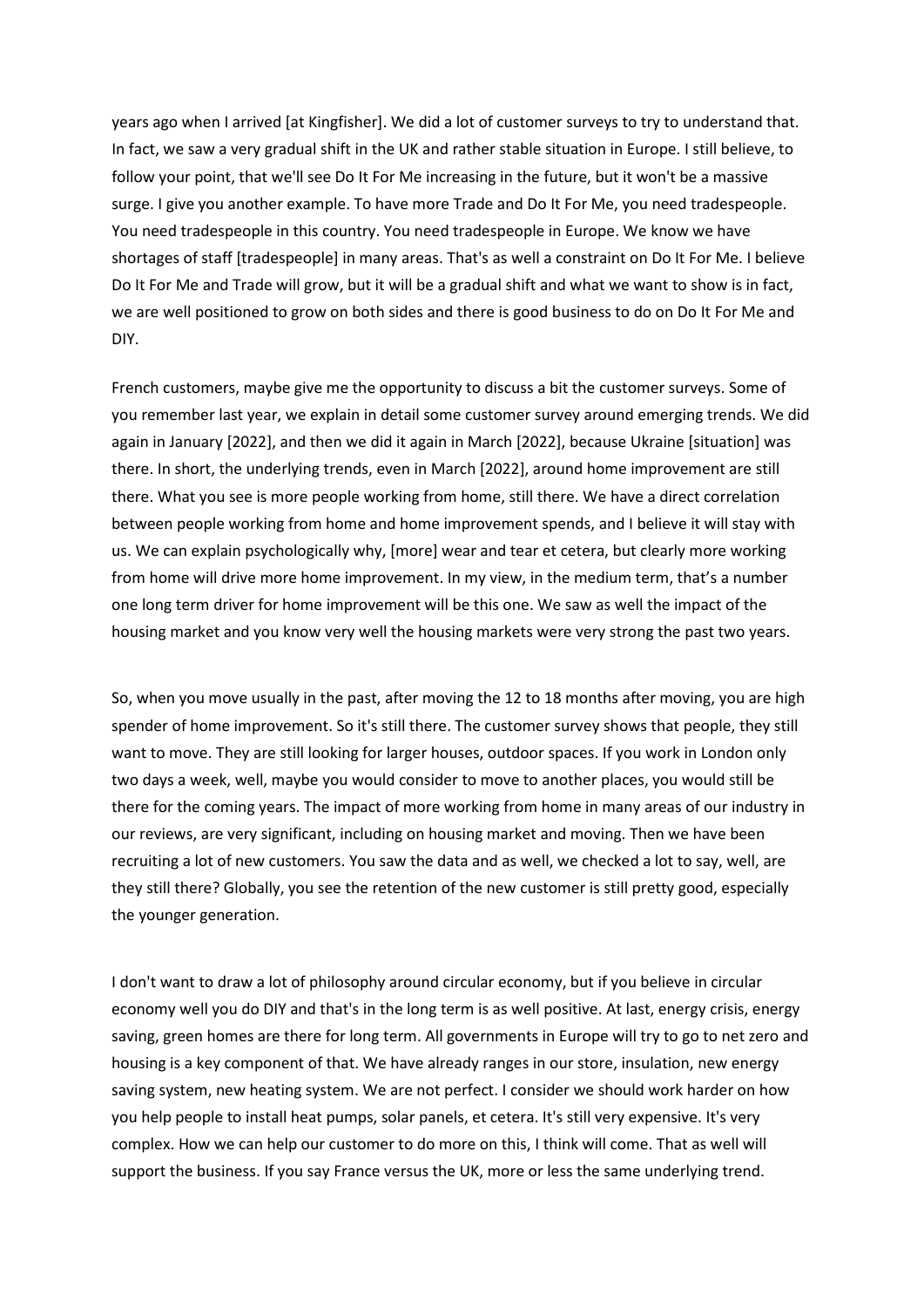Maybe the inflation level in the UK is higher than in France, but overall, the topics around home improvement, working from home, energy are the same. You're welcome.

**BB**: I'll add one or two comments on Do It For Me and DIY. Having recently spoken to our offering source director, Henri Solere, obviously was very passionate about especially the DIY area and developing products, which make it easier for people to do DIY. For example, the Atomia range is very successful, that makes it easier for you to partition your home. Maybe things you would done with somebody to get done, you can now do yourself and we're doing many things in the way people paint, tools, et cetera, to make that more accessible. If you then look at the gradual, at the statistics and the numbers, you are really talking about half a percentage point movement in a year or two years. It is not a wise graduate. It is very small. Obviously in the pandemic, we saw a little bit of a resurgence again of DIY.

**MN:** Right. Now, going to move to Maddy, the call operator. See if there's any questions from the telephones, please.

**OPERATOR:** Thank you. Maj. If you would like to ask a question, we have a conference call line, please signal by pressing star one on your telephone keypad. We will pause for a moment to assemble the queue. Our first question is coming from Georgina Johanan of JP Morgan. Please go ahead.

**GEORGINA JOHANAN**: Hi, thank you for taking my question. It was really just about the UK business and particularly in the second half of fiscal 2022, I see that the gross margin was down over a hundred basis points, which was a bit more than I had been anticipating. Also, if I'm correct on my maths, there was some deleverage in the opex space versus pre-crisis levels, which I just found surprising. I'm not sure if I'm perhaps missing something. I know there was a lot of moving parts over the last couple of years, but if you could just speak to that and explain it in a little bit more detail, it would be appreciated, please. Thanks.

**TG**: Yeah. Thank you, Georgina. Now you want to answer this one or?

**BB**: Sure. I think just to look at the gross margin, H1 vs H2. I think H1, clearly benefited from full price sales. That was a positive for them. If we look at the second half, just a little bit more of channel and category mix that ran slightly negative and a little bit more of supply and logistic costs just in support of availability. I think still strong margin performance, but a little bit weaker than H1, given those elements. In terms of the de-leveraging, I think we tried to explain it in the profit bridge. There was quite a positive impact last year of savings in terms of advertising, marketing, and also some furlough support. If you net that out, the cost increase including inflation was 4.9% for a 9.9% increase in like for sales. We're pretty happy with that. Finally, do consider that obviously in the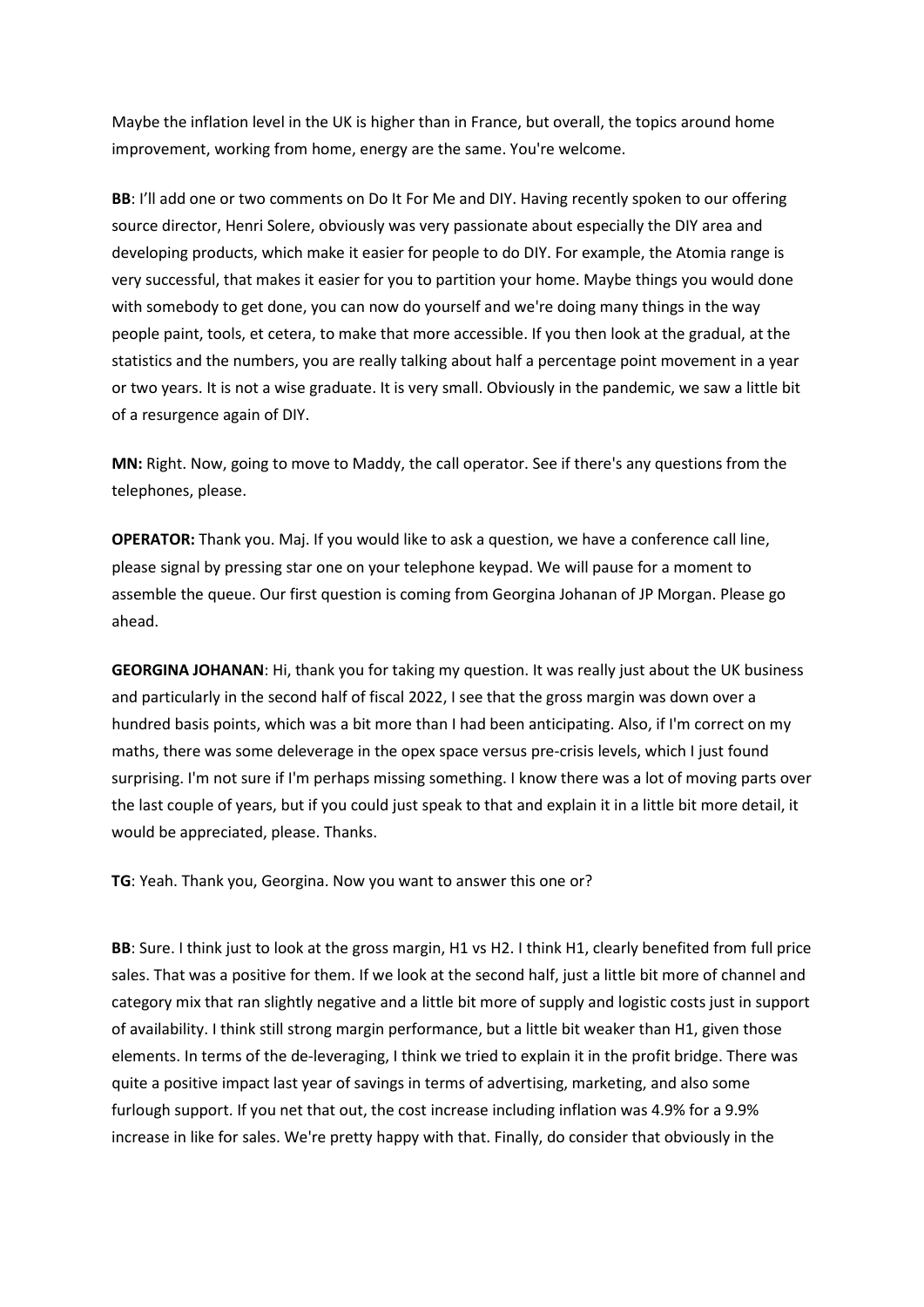record year, obviously the incentives we pay our store colleagues and across the group of course, are a little bit higher.

**GEORGINA JOHANAN**: So, sorry, just to follow up, when I'm thinking about the de-leverage on the opex base say versus pre crisis levels, I should be putting that down to inflation and staff incentives?

**BB**: Well, those two elements obviously come in, but I'm not sure I entirely follow the leverage in terms of operating. I mean, there's, as you said, many moving pieces. There's inflation, there's incentives. Obviously, we're also expanding the business in terms of store growth and new investments in digital. If we look at it on a like for like basis as shown in the retail profit bridge, we see sustained operating leverage.

**GEORGINA JOHANAN**: Going into next year, you'd expect to see further operating leverage in the UK business versus pre-crisis levels, assuming the top line holds up?

**BB**: We don't see any change in the dynamics of the business. Obviously on top of that, as we explain, we've got quite a few cost savings programs ongoing. Anything from stores to IT, to regears, et cetera, that also support our cost base.

**GEORGINA JOHANAN**: Thank you very much. Thank you.

**TG**: Just to say, well that we are strongly committed on cost. We have, among the program that Bernard mentioned, for example, we are rolling out very quickly self-checkout in B&Q, as I said, I don't want to give the data to our competitors today, but we are very happy with the transaction level, ahead of expectations. Customers are happy, driving as well, efficiency. We are now accelerating this checkout program across B&Q. We continue to invest on IT. We as well are negotiating more lease regears. So no, we are strongly committed on the plan in the UK. Thank you, Georgina.

#### **GEORGINA JOHANAN**: Thank you very much.

**MN**: Any more questions on the phones at all?

**OPERATOR**: There are no further questions interview. Just remind everyone, please press star, then one for questions.

**MN**: We'll take that as a no then. Let's just go back to the floor for a second just to check any final questions from here? No, I think we're all Q&A. Thierry, back to you for final remarks.

**TG**: Oh, very simply, it was a pleasure for Bernard and I to update you on our progress. I hope you see a stronger Kingfisher. We are now accelerating our investment for growth and really looking